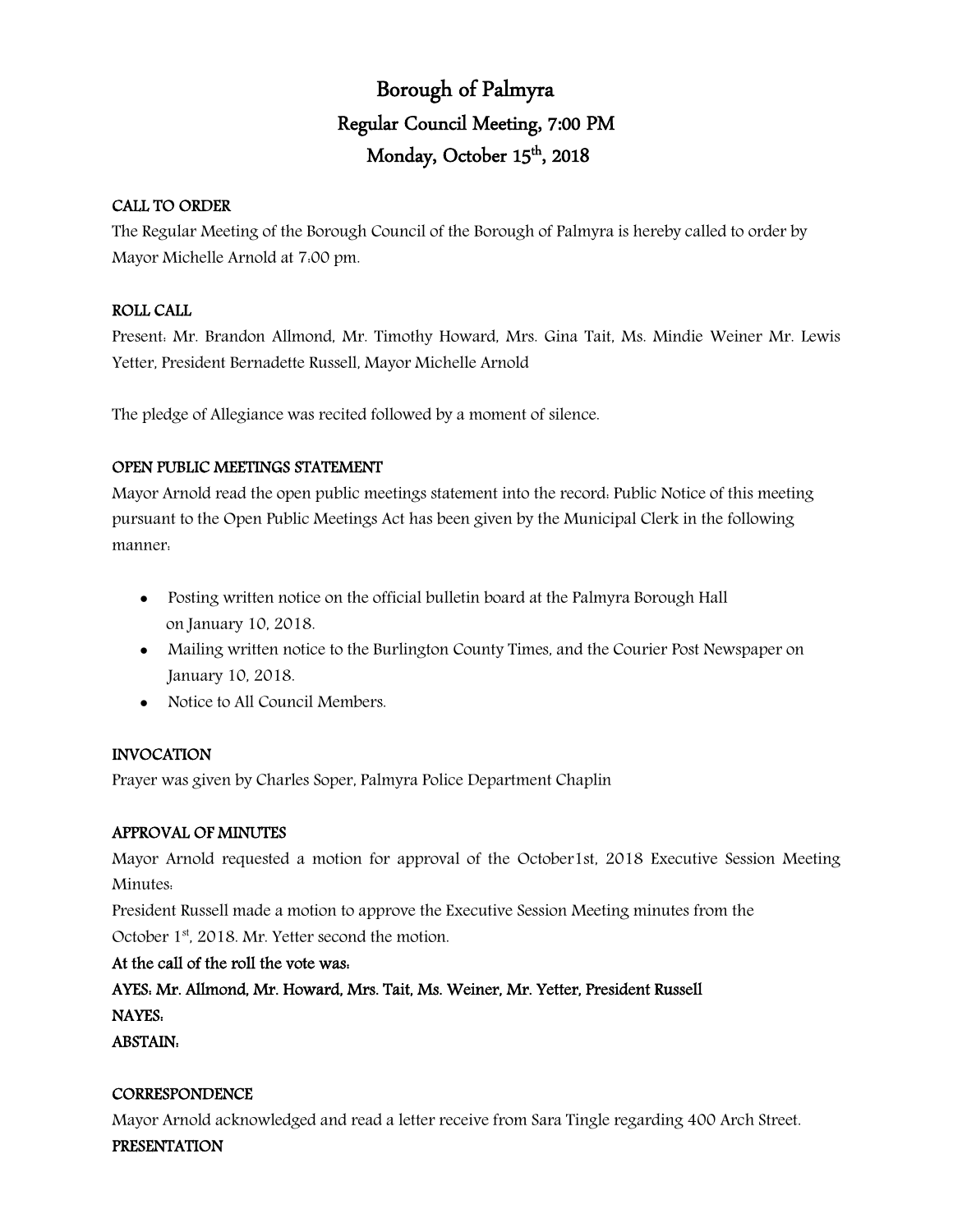Mayor Arnold indicated the presentation was in regards to the redevelopment of the old PNC Building. Mr. Gural introduced Mr. Jeffery Wade and Mr. Edward Hill of Outlaw Training and Fitness to the governing body.

Mr. Wade of Outlaw Training and Fitness, presented pictures and explained his ideas of what he proposes to do with the redevelopment area located on Highland Avenue, Block 24, Lots 1 & 2.

Mr. Brewer stated this is a great example of a small scale redevelopment and it moving forward. Ms. Weiner asked, in addition to drawing up the redevelopment agreement you also look at the things he is proposing to do to make sure they are as stated. Mr. Brewer replied, they are required to submit site plans and the Land Use Board will approve those plans for conformance with the description of what they indicated. Mr. Brewer explained the process and compliance with the agreement.

#### PROFESSIONAL UPDATE

Mr. Gural indicated he had spoken with PSEG and they indicated they would be in town paving some additional roads with the paving they are doing. Mr. Gural stated those roads were on our list but not anticipated to be paved until the 2019 Road Improvement project. Mr. Gural stated they are willing to come in and repave Veterans Drive, Van Sant Drive, East Broad Street, Rowland Street, Oak Avenue, East Henry Ave, Parry Avenue and Legion Avenue. Mr. Gural indicated we authorized ERI to proceed with a number of curbs and improvements in those areas.

Mr. Kirchner stated two years ago we negotiated with PSEG & NJAWC regarding the restoration of the roads in the current road program, it was all worked out and they began paving the various roads; two weeks ago when he contacted PSEG in regards to the schedule and to let them know we might need an additional day or so before they could begin their part of the paving of the streets we were working on the curbs, they indicated it would be ok as they had some other roads to pave in town. Mr. Kirchner inquired as to what roads they were speaking about they indicated Parry Avenue, East Henry, Rowland Oak, and East Broad. Mr. Kirchner indicated he was not aware of those and needed to check the curbs on those streets. Mr. Kirchner stated Parry was under moratorium and they thought they could just pave part of it, not the case, our ordinance indicates they need to pave the full width. Mr. Kirchner indicated on East Henry the curb is in really bad shape so he asked PSEG if they could wait until next year to give us time to fix the things which needed to be addressed. PSEG indicated they could not wait as their funding would run out at the end on year. Mr. Kirchner indicated they worked around some things and PSEG will pave in specific areas and next year when we have the funding they curb can be replaced without have to tear out the paving. Mr. Kirchner also noted there were some concerns on Rowland and East Henry as when they milled the road they went past the existing asphalt down to the road gravel. Mr. Kirchner indicated if the Borough had done this we would have removed four inches of asphalt and replaced four inches of asphalt. Mr. Kirchner stated if a utility company tears up a road they have to replace their trench and they mill and pave half the road two inches. Mr. Kirchner indicated when PSEG worked on Oak Avenue they milled the incorrect half of the road so they had to mill the correct half and repave the entire width of the road but it was necessary to complete curb work on the other side of the road. Mr. Kirchner stated Parry Avenue, Walnut Avenue, Oak Avenue and E. Henry Street have all be milled and paved. Mr. Kirchner indicated they will next be paving Horace Avenue, East Broad Street and 5th Street between Delaware and Horace. Mr. Kirchner indicated Veterans Drive and Van Sant Drive are NJAWC project and he anticipated them to be completed by mid or late November, weather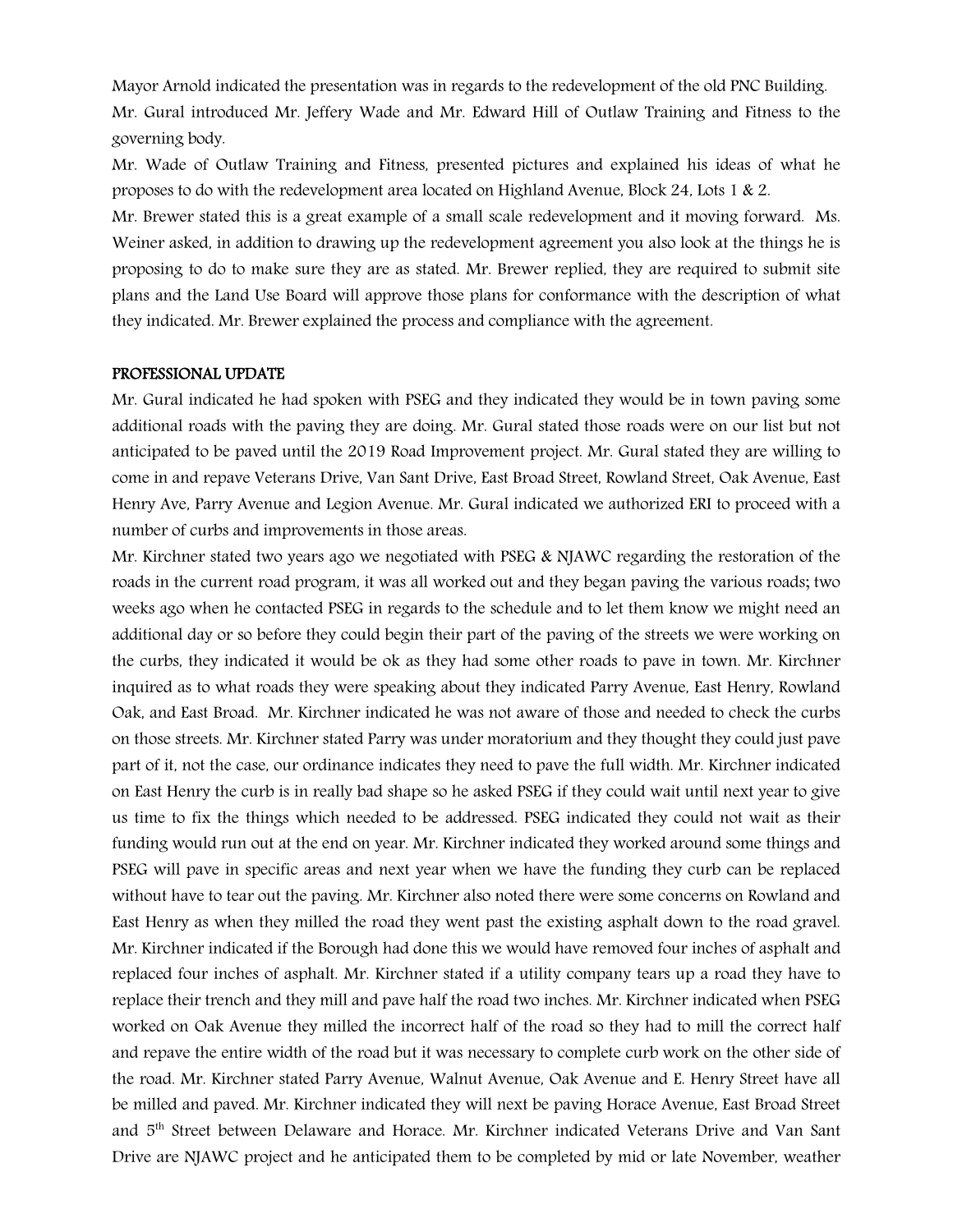permitting. Mr. Gural indicated change orders will be forth coming and the costs will be paid from capital funds. President Russell asked Mr. Kirchner what the life expectancy of the road would be for Rowland with the two inches of asphalt not four. Mr. Kirchner indicated that road had two inches on it for the last twenty years and felt it would be good for at least another fifteen years. Mr. Kirchner indicated they checked the subbase and made sure it was sound before they let them pave over it as they were concerns about it being a muddy roadway before it was paved. Mr. Kirchner indicated on Horace Avenue it was necessary to make a subbase repair, which we will have to pay, for as PSEG does not make subbase repairs. Mrs. Tait inquired about Walnut Street and Spring Garden Street. Mr. Gural indicated it is being addressed in house as soon as we received the hot box.

#### 1<sup>ST</sup> PUBLIC COMMENT

Mayor Arnold asked for a motion to open the Public Portion. President Russell made a motion to open the public portion for comments. Mr. Howard second the motion

#### All members present voted in favor of the motion

Mrs. Jones – 5<sup>th</sup> Street – Mrs. Jones asked if Veterans Drive , Madison Street and Jefferson Street had been look as they are in bad shape. Mr. Gural they should be done by the end of November. Mrs. Jones indicated the curbing on  $5<sup>th</sup>$  Street is less than two inches deep. Mr. Gural indicated the curb should be four to six inches deep and curbing is replaced when the road is repaved. Mr. Gural stated he would have Mr. Kirchner look into it.

Mrs. Jamerson – Van Sant Drive – Mrs. Jamerson indicated the new fire hydrant which was replaced about mid-block appears to have a sink hole forming in the existing pavement. Mrs. Jamerson also noted the Ordinance on the agenda tonight 2018-17 regarding changing the hours of alcohol consumption and sales on Sunday October 28<sup>th</sup>, 2018 she is against.

Mr. Kearney- Rowland Street- Mr. Kearney indicated he did not understand if the State code indicates you must have two to four inches of asphalt how can we get away with one and a half inches at best and he has many pictures to should it. Mr. Kearney indicated he stood in front of his neighbor's home and bounce on the road and it was moving under his weight. Mr. Kearney indicated when they paved the road, which looks beautiful, they paved over mud. Mr. Kearny stated he did not know why this was allowed. Mr. Kirchner explained the road requirements and the process of paving. Mayor Arnold asked if someone could go back out and look at it. Mr. Gural indicated that could be done. Mr. Gural also noted that the utilities have pretty much cart blanch to do whatever they want with our roads and we can't stop them. Ms. Weiner asked what would happen if we paved over it while it was soft. Mr. Kirchner indicated it might dry out or it would form a pothole there also it could last five years instead of ten years and begin to crumble. Mr. Kirchner indicated we do have a maintenance bond with PSEG and New Jersey American Water Company. President Russell asked Mr. Kearney if when he stood on it was it before or after they paved it. Mr. Kearney indicated it was after they milled it before they paved it. Mr. Daffner- Parry Avenue- Mr. Daffner stated he was in support of Ordinance 2018-17 and he was hoping the council would allow the business to be open this one time and appreciated all that council

was doing to help the business in town.

Mrs. Proctor- Arch Street – Mrs. Proctor indicated the letter received from Mrs. Tingle indicated she had no income and could not do anything with the house, so what happen now. Mr. Rosenberg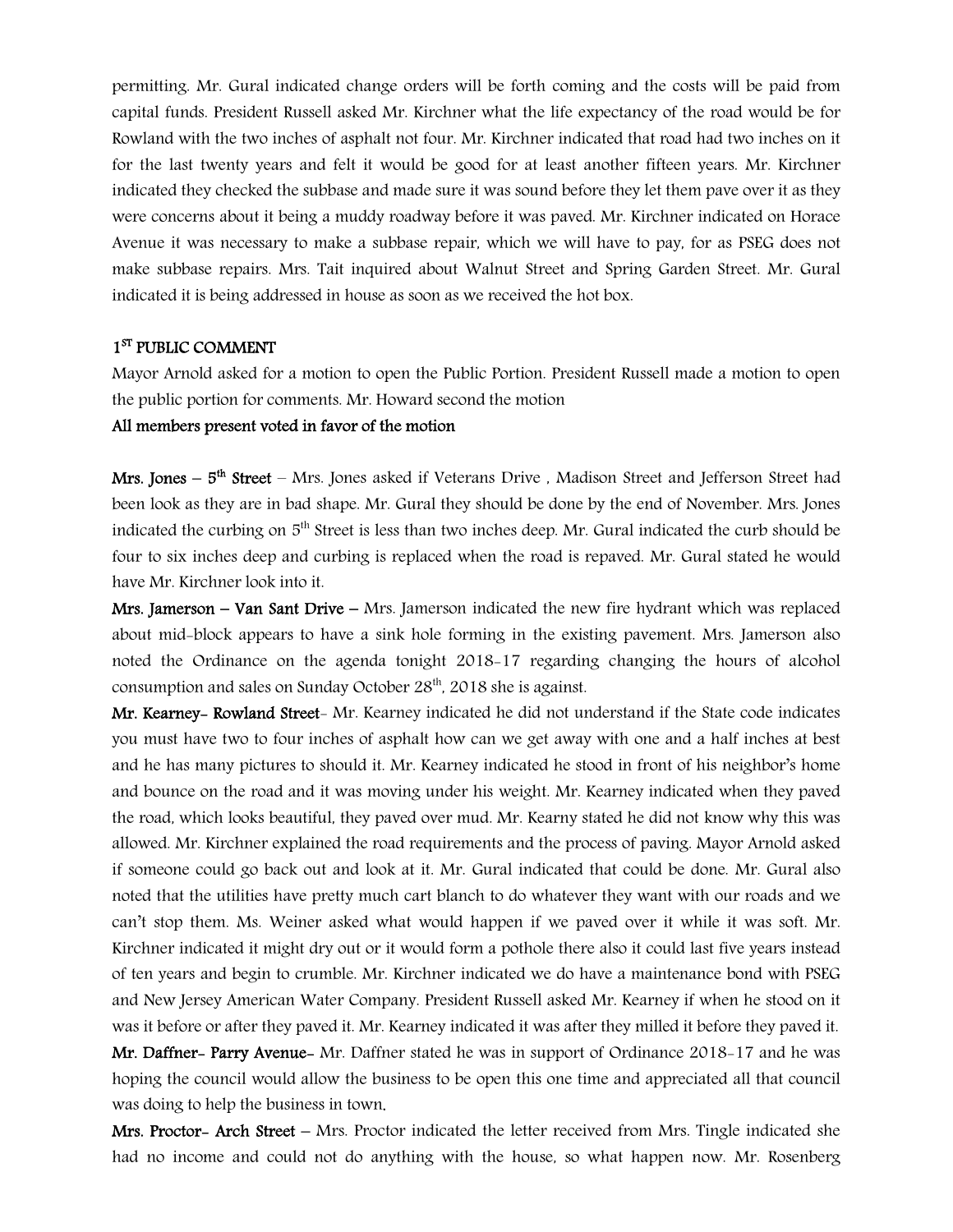indicated there is a process.; the hearing officer rendered a decision which gives the property owner and or lien holder several time lines to complete various tasks on the property if they are not completed within the time prescribed then the Hearing Officer will decide if other corrective action should be taken or if the property should be demolished. Mr. Gural indicated the Borough cannot take any action until all of the property owner's rights have been exhausted. Mr. Gural also noted that given the letter received the code enforcement officer is currently soliciting quotes for the potential demolition of the property, if that be the hearing officer's decision, shortly after Thanksgiving. Mrs. Proctor asked if the code enforcement officer could also check on 300 Arch Street.

Mrs. Holloway -Broad Street – Mrs. Holloway stated she was not in favor of Ordinance 2018-17 and everyone is aware of why. Mrs. Holloway indicated she is aware of the snowflake lights but he has not heard anything about the red bows which are supposed to be place on other light poles, are they still going to be done. Ms. Weiner indicated she did not have a report today but she was working on it. President Russell indicated snowflakes were not placed on all the poles because they were concerned about the light shining in people's homes. There was some discussion regarding the placement of the snowflake lights and them being placed in town center where residents also reside on second floors where the lights would be shining. Mrs. Holloway also thanked the Chief of Police for sending a representative to the Health Fair held at Evergreen Baptist Church last week.

Ms. Bullock- Arch Street – Ms. Bullock indicated 300 Arch Street has sometime inhabitants and there are many animals. Mrs. Bullock indicated it is in awful condition and someone needs to take a look at it. Mrs. Bullock asked about Ordinance 2018-18 and it was possible to obtain a copy of it. Mr. Gural indicated it is for discussion and possible introduction tonight as there are something elements which still need to be decided. Mr. Gural noted it was placed on the agenda for introduction by title only. Mr. Gural stated that if could decides those elements tonight then it would be available by the end of week and Mrs. Bullock could obtain a copy then.

No one else from the public wishing to be heard, President Russell made a motion to close the public portion, Mr. Yetter second the motion.

#### All members present voted in favor of the motion.

#### ORDINANCE FOR INTRO public hearing November 19<sup>th</sup>, 2018

Ordinance 2018-18, An Ordinance of the Borough of Palmyra, County Of Burlington, State Of New Jersey, Creating a new Chapter 206 of the Code of the Borough of Palmyra Entitled "The Regulation of Vacant Properties".

Mr. Gural noted this Ordinance addresses not only residential properties but also addresses commercial properties. Ms. Weiner stated we have store front properties with residential areas on top, would the entire property have to be vacant to be considered. Mr. Gural indicated no, if the store front was vacant and the resident areas occupied it would not exclude the property from being considered vacant. Mr. Rosenberg indicated he would better define the vacancy consideration in the ordinance for mixed use properties. After some discussion regarding potential changes to the proposed Ordinance 2018-18 regarding the regulation of vacant properties, Mrs. Russell made a motion to table the introduction of the proposed ordinance to November  $5<sup>th</sup>$ , 2018 so additional recommendations and changes could be made. Mr. Howard second the motion.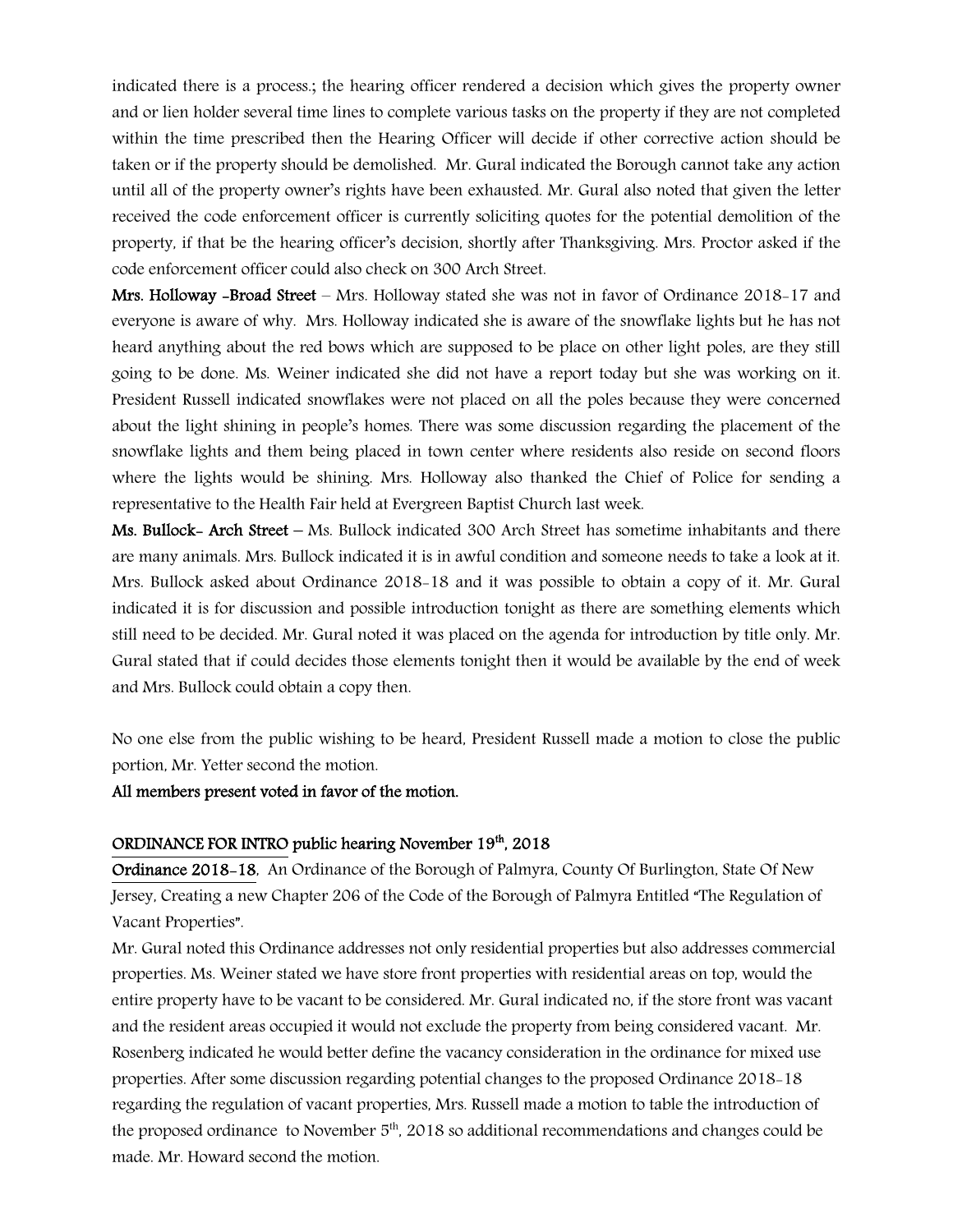At the call of the roll, the vote was: AYES: Mr. Allmond, Mr. Howard Mrs. Tait, Ms. Weiner, Mr. Yetter, President Russell NAYES: Ordinance 2018-18 tabled for additional discussion

#### ORDINANCES ON SECOND READING -public hearing

Ordinance 2018-15, An Ordinance of the Borough of Palmyra, County Of Burlington, State Of New Jersey, Prohibiting Smoking in Certain Locations.

Mayor Arnold asked for a motion to open the Public Portion. President Russell made a motion to open the public portion for comments. Mr. Howard second the motion

#### All members present voted in favor of the motion

Mrs. Bullock – Arch Street – Mrs. Bullock asked what the locations were. Mayor Arnold indicated in school zones, parks, and Borough owned properties. Mr. Howard noted the no smoking of cigarettes was already in place, the Ordinance was updated to included e-cigarettes and vaping. Mrs. Bullock asked who monitors that Ordinance. Mr. Howard indicated the police department.

No one else from the public wishing to be heard, President Russell made a motion to close the public portion, Mr. Yetter second the motion.

#### All members present voted in favor of the motion.

Mayor Arnold asked for a motion to approve Ordinance 2018-15. President Russell made a motion to approve Ordinance 2018-15. Mr. Yetter second the motion.

At the call of the roll, the vote was: AYES: Mr. Allmond, Mr. Howard Mrs. Tait, Ms. Weiner, Mr. Yetter, President Russell NAYES: None Ordinance 2018-15 passed

Ordinance 2018-16, An Ordinance of the Borough of Palmyra, County of Burlington, State of New Jersey Appropriating the sum of \$40,000.00 now available from the Capital Improvement Fund (\$20,000.00) and General Fund Balance (\$20,000.00) for the Improvements to the Bandshell Located in Grove Park.

Mayor Arnold asked for a motion to open the Public Portion. President Russell made a motion to open the public portion for comments. Mr. Yetter second the motion

#### All members present voted in favor of the motion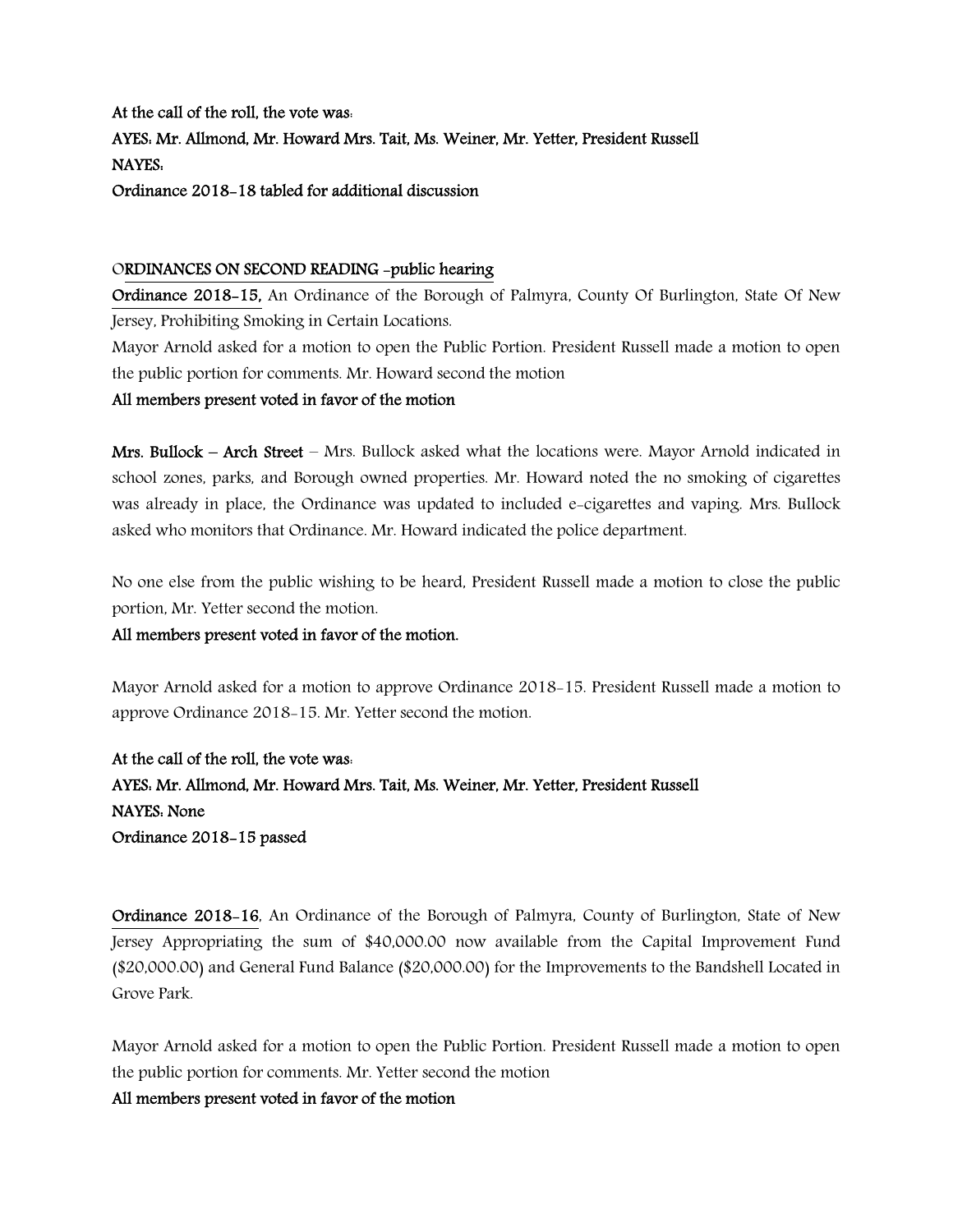No one else from the public wishing to be heard, President Russell made a motion to close the public portion, Mr. Howard second the motion.

#### All members present voted in favor of the motion.

Mayor Arnold asked for a motion to approve Ordinance 2018-16. President Russell made a motion to approve Ordinance 2018-16. Mr. Howard second the motion.

At the call of the roll, the vote was: AYES: Mr. Allmond, Mr. Howard Mrs. Tait, Mr. Yetter, President Russell NAYES: Ms. Weiner Ordinance 2018-16 passed

Ordinance 2018-17, An Ordinance of the Borough of Palmyra, County of Burlington, State of New Jersey, Amending Chapter 70 Alcoholic Beverages, article V Hours, Sections §70-6 and §70-7, of the code of the Borough of Palmyra allowing Plenary Retail Consumption and Distribution Licenses to sell and/or serve alcoholic Beverages during the Hours of 9.30 AM to 12.30 PM on Sunday, October 28<sup>th</sup>, 2018

Mayor Arnold asked for a motion to open the Public Portion. President Russell made a motion to open the public portion for comments. Mr. Howard second the motion

### All members present voted in favor of the motion

Mrs. Butler- Arch Street- Mrs. Butler indicated it was disrespect to the people who live and worship in those areas to allow this at 9:30 am on Sunday morning. Mrs. Butler expressed concern about those drinking for that period of time and potentially being intoxicated and getting into an accident and someone getting hurt. Mrs. Butler also noted all the business would not gain form this Ordinance change only a select few. Mrs. Butler encouraged Council to vote no. Mrs. Butler also stated, when she was at a prior meeting she believed President Russell stated she was tired of or didn't like being threatened because she mention the election of 2018 and 2019. Mrs. Butler noted to President Russell, "I don't threaten people, but I darn sure do promise". Mrs. Butler also noted for last three meetings she has attended she has been verbally slammed by various gentleman in the audience. Mrs. Butler stated if the men in the audience think they will shut her by yelling at her, she suggested they should think again.

**Mr. Morris – Jefferson Street –** Mr. Morris stated he was not in favor of passing Ordinance 2018-17 and he to felt it was total disrespect to the Christian community of Palmyra. Mr. Morris indicated those who profit will not be us.

Mr. Jamerson- Van Sant Drive- Mr. Jamerson stated the subject of Ordinance 2018-18 is on the ballot as a referendum question in a couple of weeks and did not understand why Council would even entertain this request prior to hearing what the referendum results were. Mr. Jamerson stated you should not be opening the bars and selling alcohol at 9:30 am on a Sunday morning.

Mrs. Jones- W 5<sup>th</sup> Street-Mrs. Jones asked don't people have a decent home which you can invite your friends too to host a brunch for your friends. Is there really any reason why these establishments need to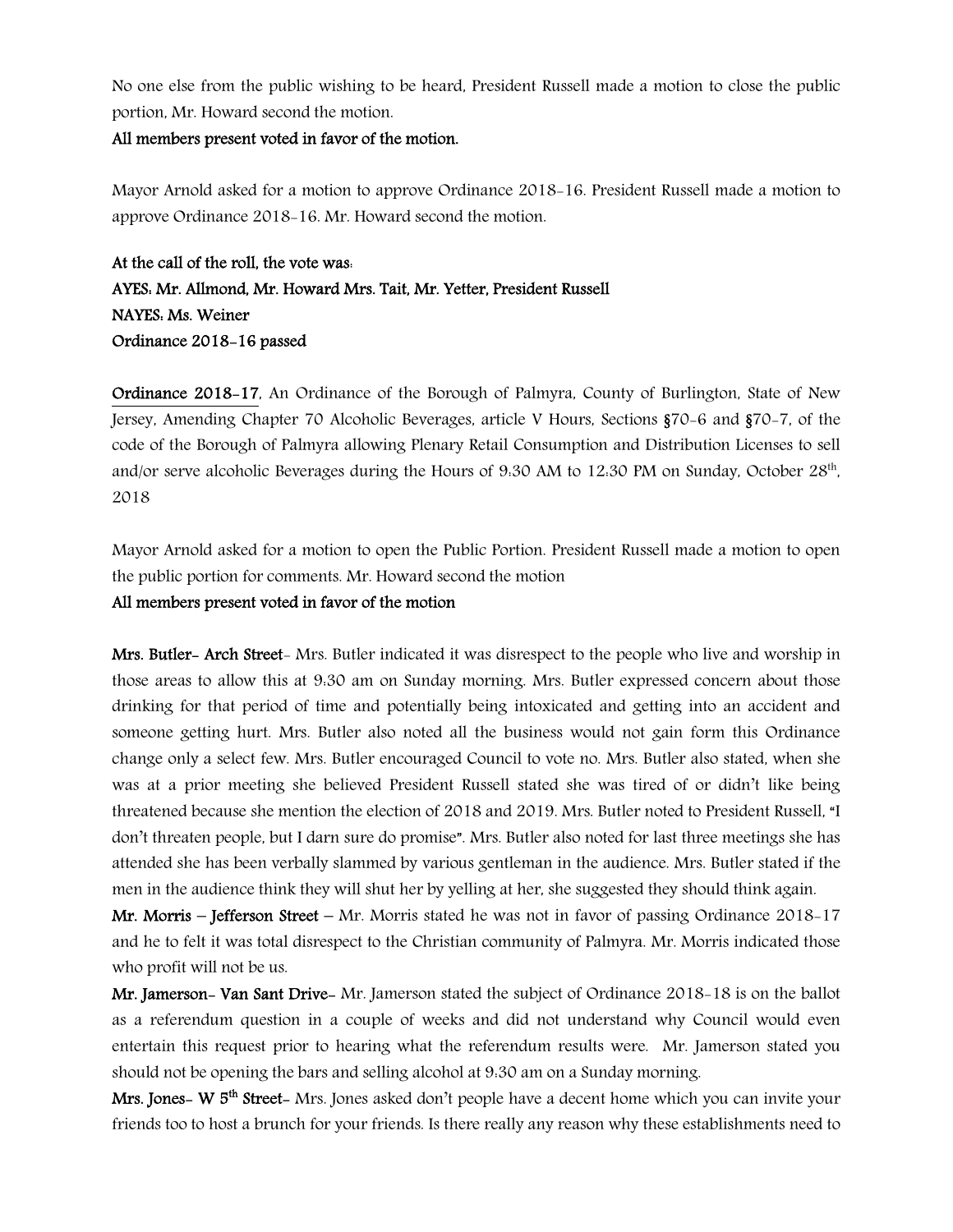be open at 9:30 on a Sunday morning? Invite your friends to your home and you can do whatever you want to do.

Mrs. Bullock – Arch Street- Mrs. Bullock stated her concerns with the Ordinance are the possibility of the Borough being sued if someone were to hit and hurt one of our children or adults because they had been drinking in one of these establishments, thus resulting in a tax increase to her property to cover expenses or cost of the law suit or other things no longer covered in the budget because monies had to be paid elsewhere.

**Mr. McElwee – Columbia Ave-** Mr. McElwee stated we are going to start at 9.30 in the morning the Eagles games is over at 12:30, that doesn't mean everyone is going to stop they will probably stay for the next game and the next, at 8:00 pm they could still be watching another game.

No one else from the public wishing to be heard, President Russell made a motion to close the public portion, Mr. Howard second the motion.

#### All members present voted in favor of the motion.

Mr. Yetter stated we have not done this before and there is no way of knowing how this will turn out, however would like to try it one time and see how it works out.

President Russell stated she would like to read an email Mr. Oberg sent as he could not be in attendance tonight. President Russell indicated she would forward it to the clerk.

Mr. Howard stated this Ordinance is before us because it was requested by a business owner; council cannot treat any one business different from any other so if it is changed for one it is change for all. Council did not request this it is a request as any other request from a resident or business owner we are obligated to look at it. Mr. Howard indicated he wanted to wait for the referendum.

Ms. Weiner stated we all loved this town for different reasons. Ms. Weiner indicated it seems very unfair to her that we can't keep an open mind and allow people to enjoy the things that they want to enjoy and spend their money on the things they want to spend their money on and to be with whoever that want to be with where ever they want to be for whatever reason. There is a lot of judgement which really makes her sad. Ms. Weiner indicated is wanted to understand the different points of view and is willing to talk with anyone who is willing to have a real conversation about this.

Mrs. Tait indicated she agreed with Mr. Howard and Ms. Weiner, everybody is different and everyone celebrates in their own way. Mrs. Tait indicated we want everyone's opinion that's why it is on the ballot as a question. Mrs. Tait indicated she felt allowing this one day when the referendum is so close is pushing it, trust the process.

Mr. Allmond stated he felt everyone should be able to do as they choose on Sunday morning but to him, he did not feel like this was the best decision to make an exception now.

President Russell stated she would summarize Mr. Oberg's email. President Russell stated he is the owner of Currans but could not be her because he is on the Delran Board of Education, he tried but they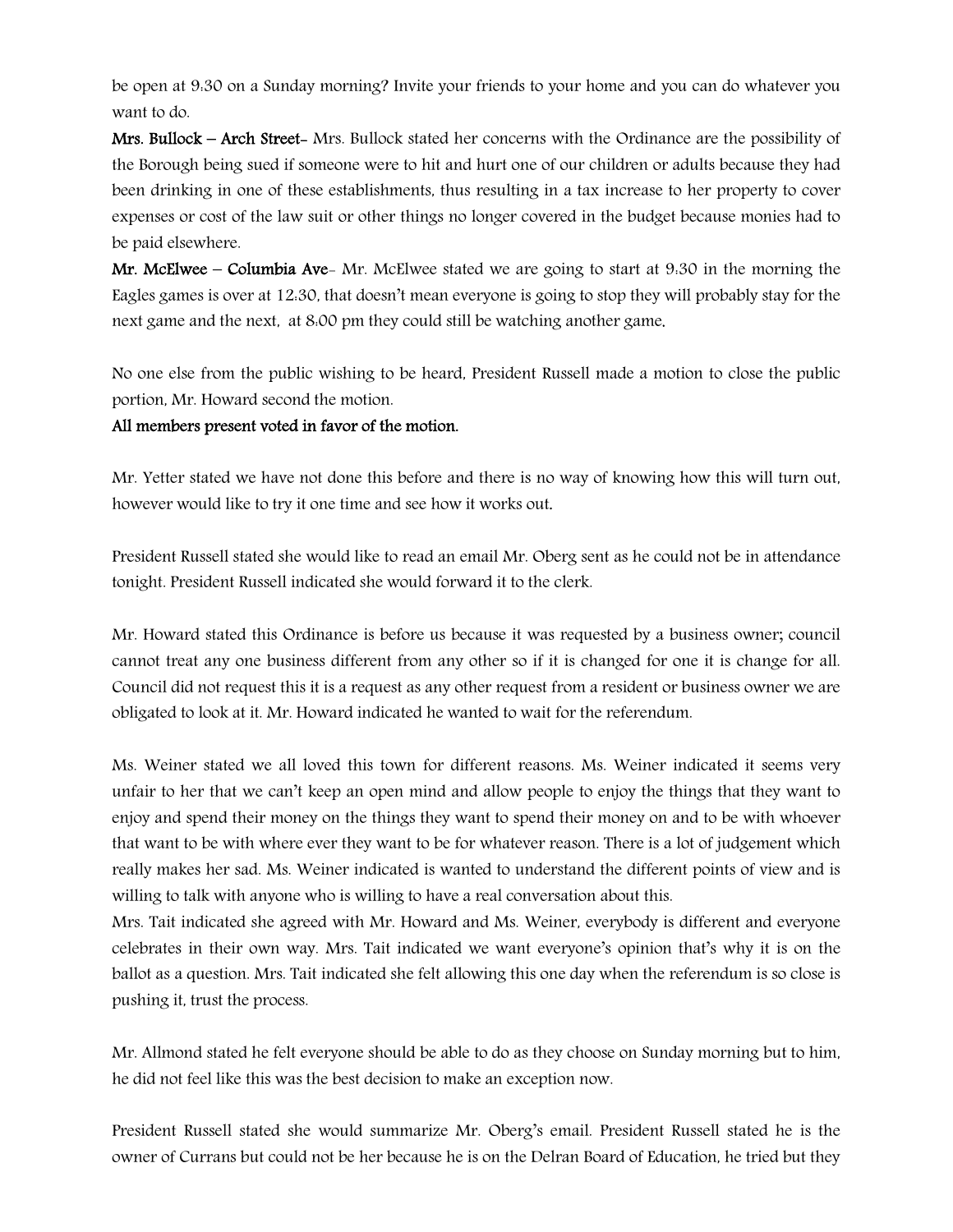have important things on their agenda as well. President Russell indicated she tried to get him to send a representative so his side could be told. President Russell stated every step we take for one on our businesses is a step for all of our businesses, we are looking to move Palmyra forward not sit in the past, at the last meeting we made a huge step with outdoor seating, these are things we are trying to do to make Palmyra better. President Russell stated at the last meeting there were a lot of people who were for this particular Ordinance. President Russell stated, Mr. Oberg stated in his email that he does contribute to the community, it's not just a bar, he has been working to make this a family restaurant and his goal is to have it similar to Dunn's which is in Delran. He does not want the perception that it is a bar, he wants a family restaurant. He does alot of fundraisers in town, you need a fundraiser they are there to support you. He talks about paying taxes to the town and he gives to different school sports and the Palmyra Improvement Association. They do a lot and see the potential of what's going on here. There is the positive. President Russell stated in her opinion and in talking to various people who set whether we do this or not, to get an idea of what the story is actually going to be instead of creating scenarios that haven't happened. President Russell noted we are talking about a few hours that good for one business eventually down the line will be positive for other businesses as well. President Russell indicated it is not personal for her she will be home watching the Eagles. President Russell indicated her goal is the best for Palmyra and that's what she been working for.

Mayor Arnold stated she would read the referendum as it appears on the ballot on November 5<sup>th</sup>, 2018. Do you approve extending the hours that plenary retail distribution and plenary retail consumption licensees in Palmyra can sell alcoholic beverages or permit the consumption of alcoholic beverages upon the licensed premises for the additional period from 10:00 am to 12:30 pm on Sundays? Mayor Arnold indicated it is a referendum and it is on the ballot and it is non-binding.

Mayor Arnold asked for a motion to approve Ordinance 2018-17. President Russell made a motion to approve Ordinance 2018-17. Mr. Yetter second the motion.

At the call of the roll, the vote was:

AYES: Ms. Weiner, Mr. Yetter, President Russell

NAYES: Mr. Allmond, Mr. Howard, Mrs. Tait

#### Council tied, Mayor was asked for her vote.

Mayor Arnold stated because Council indicated to the residents of Palmyra that they would not make a decision on this until the referendum was heard she would be voting no.

Mayor Arnold voted no to break the tie.

Ordinance 2018-17 Failed

#### RESOLUTIONS Consent Agenda

Mayor Arnold indicated Resolution 2018-243 to Resolution 2018-247 will be enacted as a single motion, if any resolution needs additional discussion it will be removed from the consent agenda and voted on separately.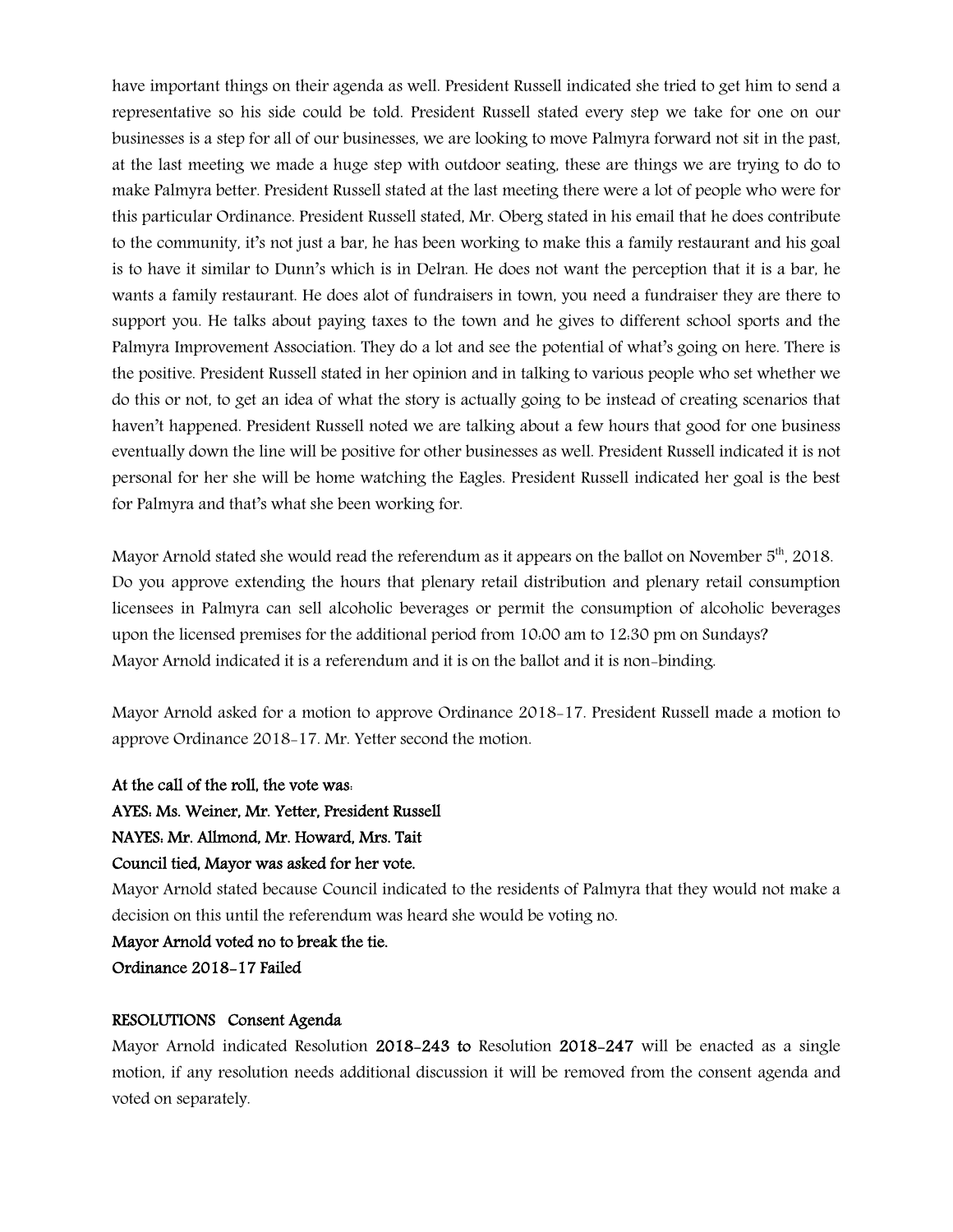Mayor Arnold requested Resolution 2018-246 be removed from the consent agenda and voted on separately.

Resolution 2018-246, Resolution Authorizing the Execution of a Redevelopment Agreement with Outlaw Investment Group, LLC Pursuant to the Local Redevelopment and Housing Law N.J.S.A. 40:A-12 A-1Et. Seq.

Mayor Arnold asked for a motion to approve Resolution 2018-246. President Russell made a motion to approve Resolution 2018-246. Mr. Howard second the motion.

# At the call of the roll, the vote was: AYES: Mr. Allmond, Mr. Howard Mrs. Tait, Mr. Yetter, Ms. Weiner, President Russell NAYES: Resolution 2018-246 passed

Mayor Arnold and Mr. Wade then signed the redevelopment agreement for Block 124 Lot 1 & 2

Ms. Weiner requested Resolution 2018-245 be removed from the consent agenda for additional comment.

Resolution 2018-243, Resolution Authorizing a Refund in the Amount of \$318.55 for Overpayment of Taxes on Block 125 Lot 1.01

Resolution 2018-244, Resolution Appointing Brian Johnson and Michael Hynes as Humane Law Enforcement Officers for the Borough of Palmyra

Resolution 2018-245, Resolution of the Borough of Palmyra to Adopt the Revised Personnel Policies and Procedures Manual (PPPM), and Supervisory Supplement to the PPPM, effective October 19th, 2018 Resolution 2018-246, Resolution Authorizing the Execution of a Redevelopment Agreement with Outlaw Investment Group, LLC Pursuant to the Local Redevelopment and Housing Law N.J.S.A. 40:A-12 A-1Et. Seq.

Resolution 2018-247, Resolution Authorizing the Payment of Bills for the Month of October 2018 In the Amount of \$1,194,965.72.

Mayor Arnold asked for a motion to approve the consent agenda Resolutions 2018-243, Resolution 2018-244 and Resolution 2018-247. President Russell made a motion to approve Resolutions 2018- 243, Resolution 2018-244 and Resolution 2018-247 as read. Mr. Howard second the motion.

# At the call of the roll, the vote was:

AYES: Mr. Allmond, Mr. Howard, Mrs. Tait, Ms. Weiner, Mr. Yetter, President Russell NAYES: None Resolutions 2018-243, Resolution 2018-244 and Resolution 2018-247 were approved.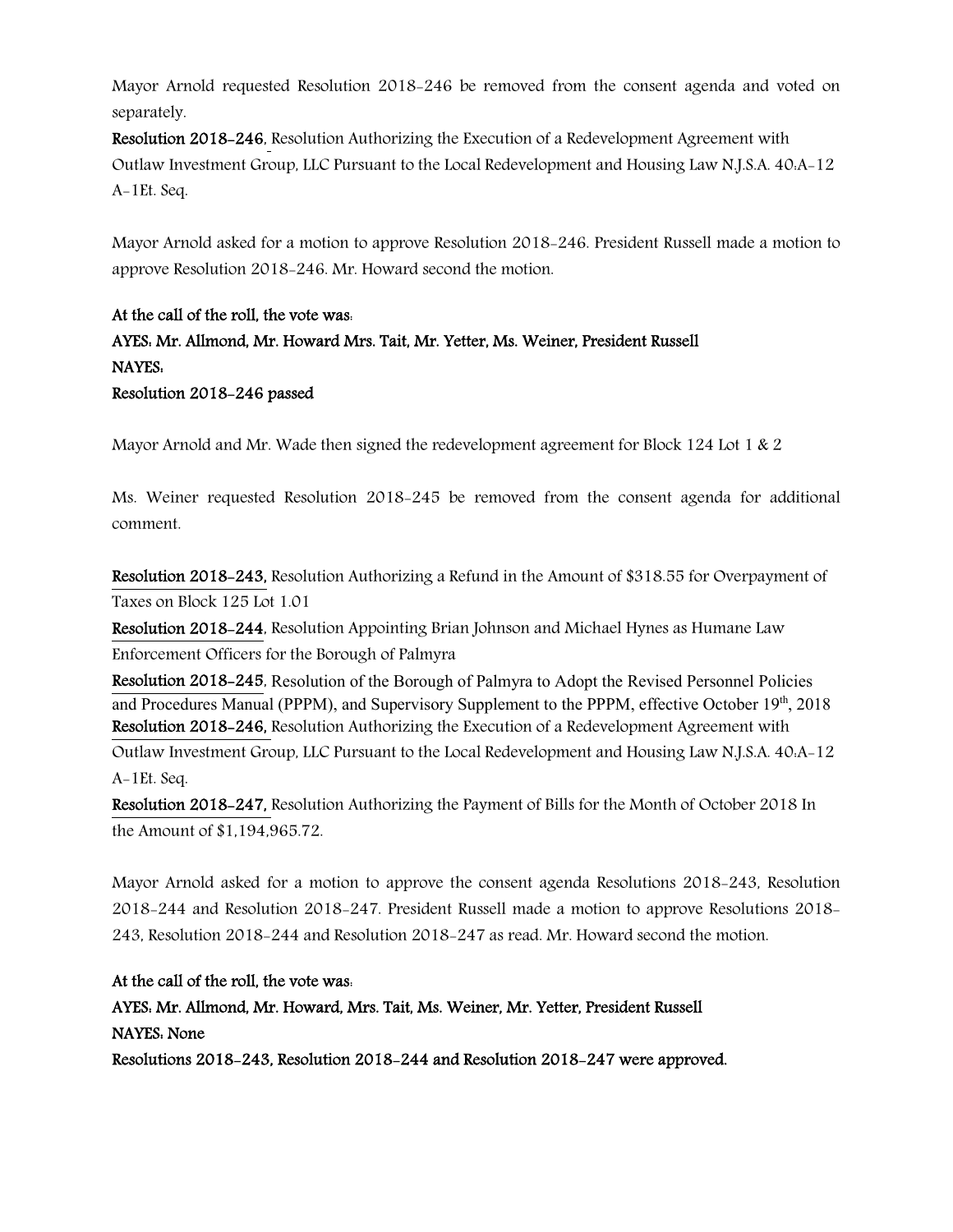Mayor Arnold then went back to Resolution 2018-245, , Resolution of the Borough of Palmyra to Adopt the Revised Personnel Policies and Procedures Manual (PPPM), and Supervisory Supplement to the PPPM, effective October 19<sup>th</sup>, 2018

Ms. Weiner asked if this needed to be done for JIF and if it had to be done by a certain date. Mr. Gural indicated yes and it needed to be done by November  $1<sup>st</sup>$ , 2018. Ms. Weiner indicated she did not read it in its entirety and felt she would be uncomfortable voting on it. Mr. Gural indicated it is very complicated and they have been working on it for an extended period of time however it needs to be adopted within the time frame allotted. Mr. Gural noted if there were additional changes it would be brought back to council for re-adoption.

Mayor Arnold asked for a motion to approve Resolution 2018-245. President Russell made a motion to approve Resolution 2018-245. Mr. Yetter second the motion.

At the call of the roll, the vote was: AYES: Mr. Allmond, Mr. Howard Mrs. Tait, Mr. Yetter, Ms. Weiner, President Russell NAYES: Resolution 2018-245 passed

## MOTION TO APPROVE TREASURER'S REPORTS

President Russell made a motion to approve the Treasurer's Report for September 2018. Mr. Howard second the motion.

At the call of the roll: AYES: Mr. Allmond, Mr. Howard, Mrs. Tait, Ms. Weiner, Mr. Yetter, President Russell NAYES: None

#### COMMUNITY SPOTLIGHT

Mayor Arnold stated the free mammograms will be done on October 26<sup>th</sup>, 2018 at Tabernacle Baptist Church in Burlington from 10:00am to 4:00 pm.

Mrs. Tait stated the Alumni Soccer game was played this past Saturday with about 48 people signed up to play.

Mrs. Tait also noted the PHS Hall of Fame induction will be held this Thursday at 7:00 pm at the Riverton County Club.

Mayor Arnold also noted PFFEE raised \$15,500.00 at the Casino Night for the science program at Palmyra High School

Mayor Arnold stated on November  $22<sup>nd</sup>$ , 2018 is the Homecoming game at Palmyra High School and they will be honoring the 1978 Group I Champions at the game.

Ms. Weiner indicated the Fire Department held their Golf outing today.

Ms. Weiner indicated the Halloween Parade is holding a fundraiser at Chipotle tomorrow from 4:00 pm to 8:00 pm.

#### DISCUSSION ITEMS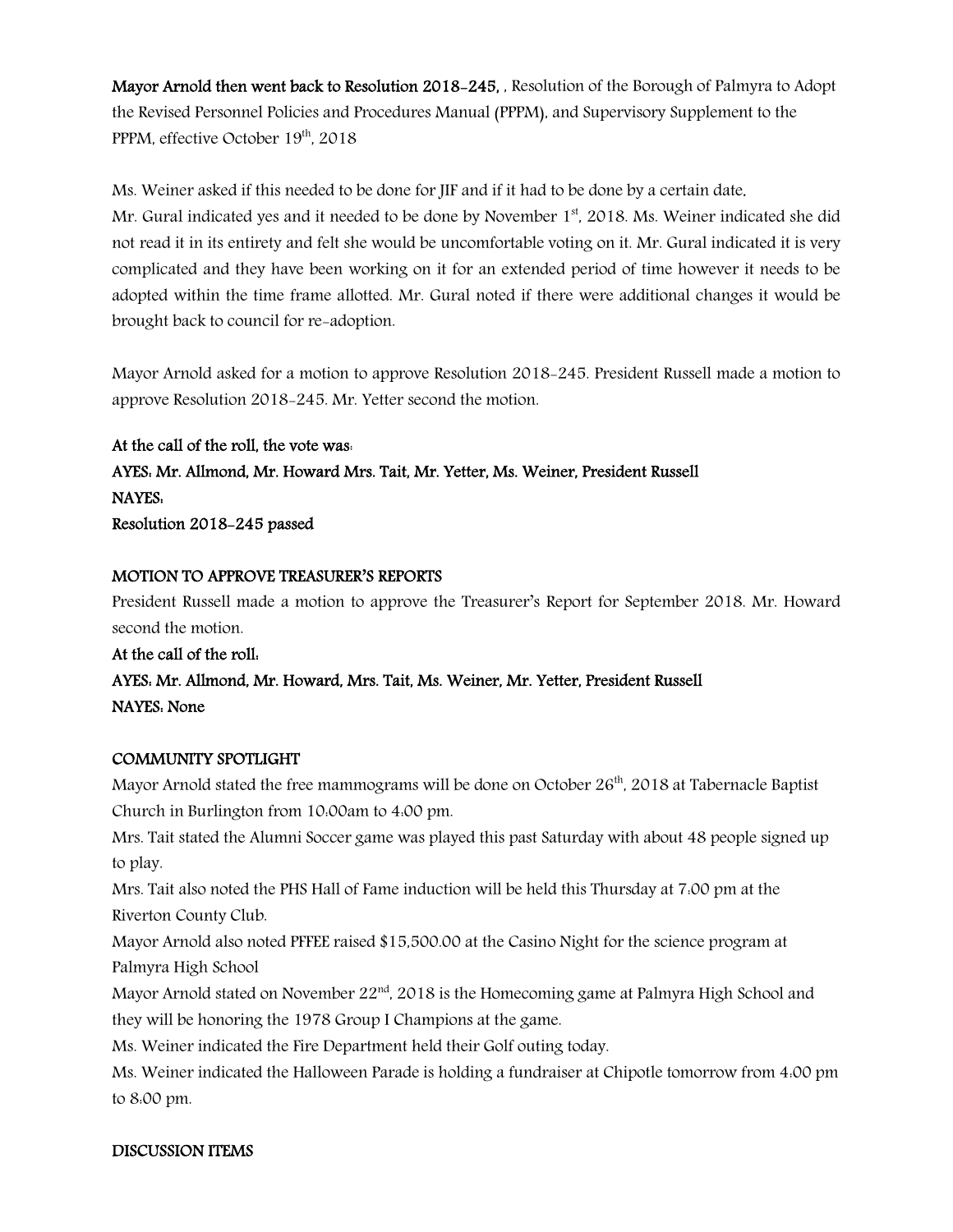#### NEW Business

Mr. Gural indicated we were looking for direction as to what the staff needs to do for the Tree Lighting on December 7<sup>th</sup>, 2018. Mrs. Tait indicated Ms. Sykes is working on it and has indicated the cost should be between six and seven hundred dollars. Mrs. Tait indicated she would like for everyone on council to help with the event and they have contacted PHS Student Council and Interact Club to help also. Mrs. Tait indicated we are also searching for a new Christmas tree .Mr. Gural noted Mrs. Nagle has already selected a pre-lighted spruce tree for about seven hundred dollars with council approval we will purchase. Council approved. Mrs. Tait indicated the theme is "Polar Express" and went of a few details of how they wanted to handle the event. Mrs. Tait asked council if there was anything in particular the members of council would like to do please let her know. There was some discussion. Mayor Arnold indicated how things were done the past two years with limited help from council although help was requested many times. The events were completed with a lot of help from the Borough staff Mr. Yetter and Mr. Allmond. Mayor Arnold indicated many of the things we are talking about were done last year and it worked out very well. There was additional discussion regarding how information is disseminated regarding events and participation and planning of those events with the governing body. Mr. Gural indicated he would like to know how the governing body wished to handle the old decorations which are usually placed along the rail road tracks. Mr. Gural indicated they would be placed out this year but moving forward how would you like to handle them, should they be stored again or will they be retired. The governing body agreed to retire those items and not renew the contract.

Mr. Gural indicated we have a basic idea of what needs to be placed at Legion Field for the Halloween Parade but wanted to know if there was anything outside of the tables, pa systems, trash and recycling receptacles which needed to be done. All agreed there was nothing else.

Mr. Gural noted the Veterans metal ceremony will be held on November 19<sup>th</sup>, 2018 however to date there have been no requests. Mr. McElwee indicated there has been no interest in the Veterans Metals so perhaps we could award those metals at the Memorial Day event. Mr. Mr. McElwee noted the requirements are that you be a Veteran and live in Palmyra, it is also available to those who are deceased if the families wish. Mr. Allmond asked if the information regarding veteran's deductions for taxes could be used to solicit people for metals. Mr. Gural indicated yes.

Mr. Gural indicated we are currently repairing the roof repaired and doing some internal painting, however now because the exterior of the building over by Grove Park is so visible it is time to think about doing some repairs and sprucing up of the building's exterior.

Chief Pearlman indicated there were 3100 cars that passed thru Spring Garden Street during the time of study and there is not a speeding problem. Chief Pearlman went over the report with Borough Council.

#### OLD Business

Mayor Arnold indicated we have already spoken about the vacant property ordinance. Mayor Arnold stated the adopt a city program from North Carolina and South Carolina is a lot harder than one would expect, so what we are going to do in a blood drive with the ambulance squad in November. Mayor Arnold indicated once that date has been selected everyone will be notified.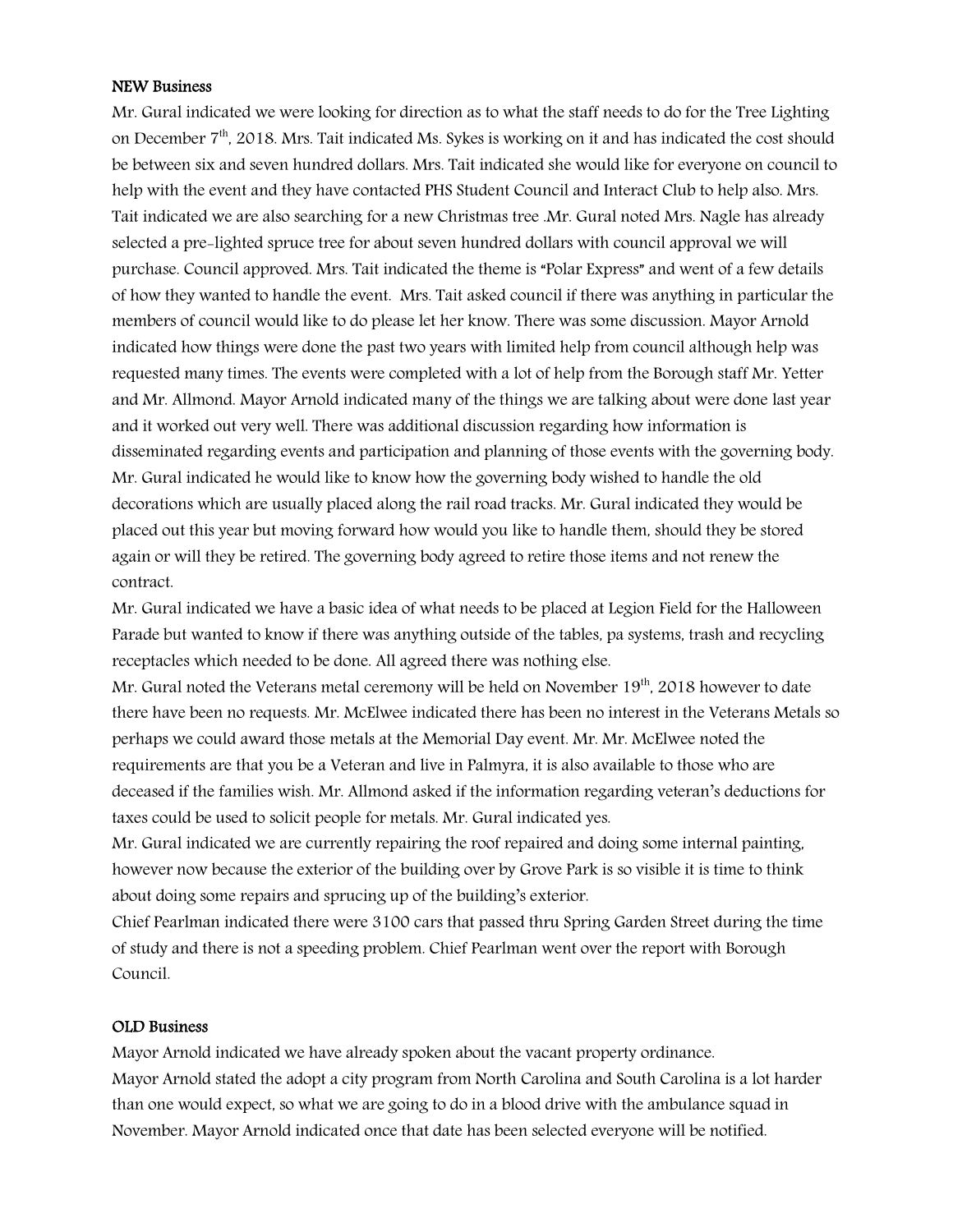Mr. Howard noted that we were trying to sell the old fire truck but perhaps a company down there could use it and we could donate it to them. Mayor Arnold agreed

Mayor Arnold indicated she needed to speak with Mr. Winckowski to finalize the details about the paver block engraving program and would get back to council when she had additional details. Mr. Gural indicated second interviews are being held tomorrow for the Administrative Assistant for public works and he will be proceeding accordingly.

Mr. Gural indicated there was nothing else to discuss regarding the 2018 Road Improvement Program. Mayor Arnold asked when the hot box would be here. Mr. Gural indicated in about one week. Mr. Gural stated he had instructed the engineer to proceed with the structural evaluation at the cost of \$7,000.00. Mr. Gural explained there was a deficiency and we have a plan to move forward to address it. Mr. Gural explained the ownership of the property and noted the floor is significantly over stressed and although the Fire Company #1 owns the building our asset is housed in that building and until we can get this resolved that asset is out of service. Mr. Gural indicated where the large ladder truck is parked it is over a basement, the reminder of the building is concrete slab on grade. Ms. Weiner inquired if we knew how much the truck was going to weight. Mr. Gural indicated no.

## ADMINISTRATOR REPORT

Mr. Gural noted the new audio and recording system are in place and if anyone noticed no one is saying they cannot hear tonight.

Mr. Gural stated the PCR EMS again approached us regarding covering their workmen's compensation liability insurance. Mr. Gural again he explained we could have that conversation in another year and also explained why it would not be good for the Borough to extend that insurance to an independent non-profit organization. Mr., Gural noted he spoke with our insurance consultant to see if there was something they could offer them.

Mr. Gural noted the flashing stop lights on Charles Street and Park Avenue are working well, any we have had no complaints from the residents regarding the signs.

Mr. Gural noted the Master Plan hearing for the Borough of Riverton notification is in your packet and Mr. Gerkens is preparing the latest re-examination for the Borough of Palmyra and will notify all when the date has been set. Mr. Gural noted Ms. Jackson is required to maintain a copy in her office, when she receives it she will forward it to you.

Mr. Gural noted the next meeting November  $5<sup>th</sup>$ , 2018 will begin at 6:30 pm and there will be no Redevelopment Agency meeting before that meeting. Remember this is the night before elections and we try to keep the meeting light as the polls open early and the clerk must be in very early.

Mr. Gural stated MS Office 365 we are working on the price and are hoping to have a resolution on the agenda on November  $5<sup>th</sup>$ , 2018, if not then November 19<sup>th</sup>, 2018.

Mr. Gural noted the JIF reports will go into you mailboxes.

Mayor Arnold stated she attended the Winter Splash at the Cove and delivered a proclamation from Senator Troy Singleton.

Mayor Arnold stated she also attended the economic and fiscal policy report roundtable regarding the things that are going on in Trenton.

Mayor Arnold noted she attended Cinnaminson Township Day in Cinnaminson.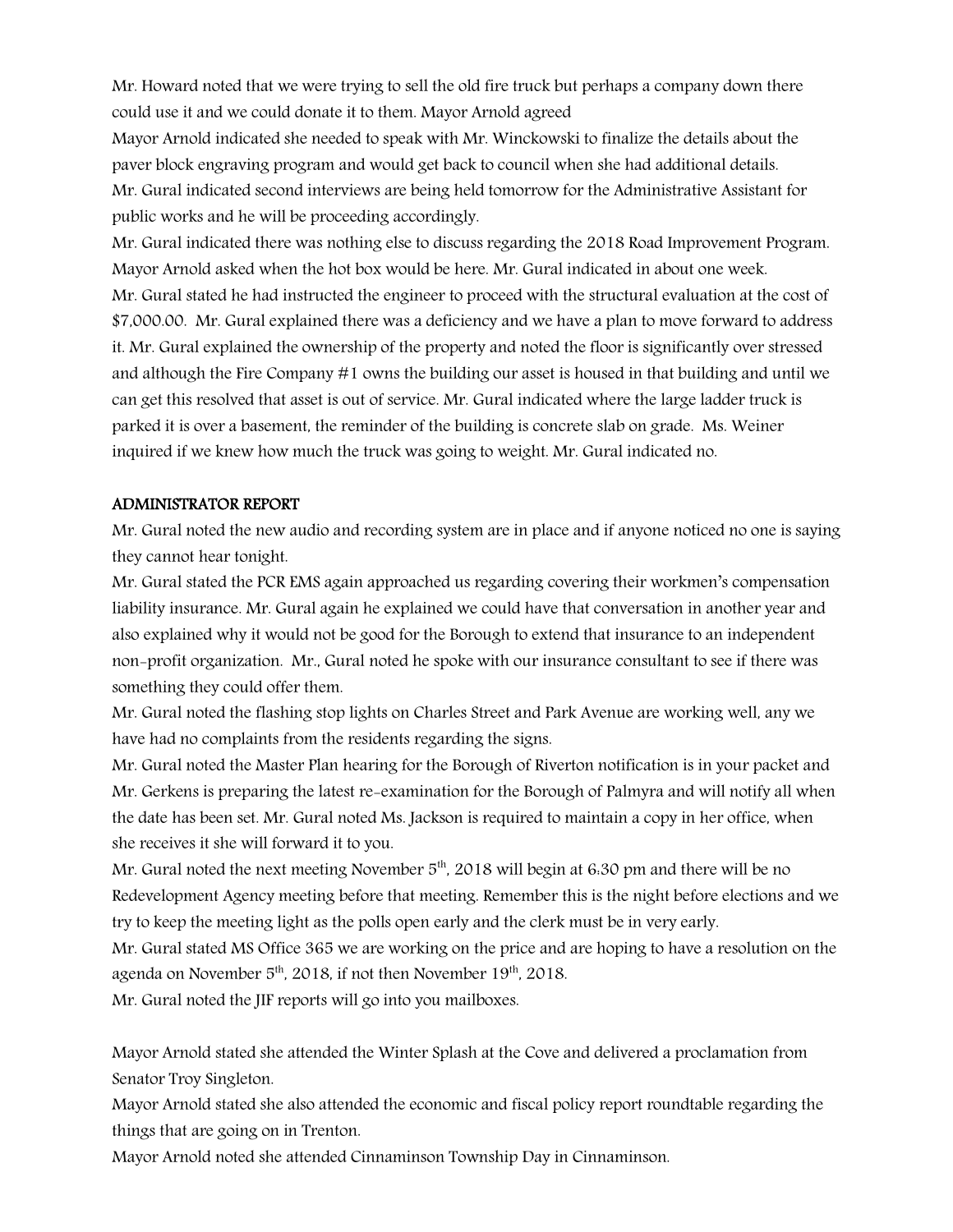Mayor Arnold noted the new ladder fire truck was delivered last week.

Mayor Arnold handed out information regarding American Recycling Resources and a Municipal Clothing recycling program. Mayor Arnold noted we spoke about them being placed down a public works and in the information also indicated it is Sustainable Jersey certified so perhaps we can get some points for it.

Mayor Arnold indicated she will be attending the 13<sup>th</sup> Annual Economic Development Summit. Mayor Arnold also noted she and Mr. Gural will be attending the Accelerated Land Reuse for Community Revitalization.

#### COMMITTEE REPORTS

Mr. Yetter - Public Works, Redevelopment and Negotiations – Mr. Yetter indicated the public works committee will be meeting next week. Mr. Yetter stated the Green Team met last week and is still working towards our goal of certification. Mr. Yetter stated they were waiting for Laura to get back to use regarding the Diversity Survey and how it is going to be disseminated.

Mr. Howard – Youth and Recreation, Public Building, Grounds and Parks – Mr. Howard indicated had nothing to report currently.

Ms. Weiner – Administration and Finance, Business and Community development, Homeowner Association – Ms. Weiner indicated she attended the Riverfront Homeowners Association meeting and notified them of the various things that are going on in the Borough. The business and Community development committee and Admin and Finance committees met on the  $26<sup>th</sup>$  of last month and will be meeting again on Monday. Ms. Weiner indicated the Farmers Market is closed until next year; Ms. Weiner thanked Mr. Allmond for all his help with the Farmer's Market.

Mrs. Tait – Public Safety Committee, Board of Education, Public Events- Mrs. Tait indicated she had nothing further to report.

Mr. Allmond –Communications and Public Relations Committee- Mr. Almond indicated the communication committee is working on the next newsletter with a deadline of October  $24<sup>th</sup>$ , 2018.

President Russell – Shade Tree Liaison – President Russell thanked Mr. McBride for his help and support for the student rep on council. President Russell indicated the PAR scores were released and only two students did not participate. President Russell stated Mr. Dreby indicated the school participated in an active shooter training session which was very informative. President Russell indicated we are actively working on the Tree Management Plan which getting the key players in place. President Russell indicated the construction committee will be meeting on Monday. Mayor Arnold asked if the construction committee was working on the sign ordinance. President Russell indicated yes.

### 2<sup>nd</sup> PUBLIC COMMENT

Mayor Arnold asked for a motion to open the Public Portion. President Russell made a motion to open the public portion for comments. Mr. Yetter second the motion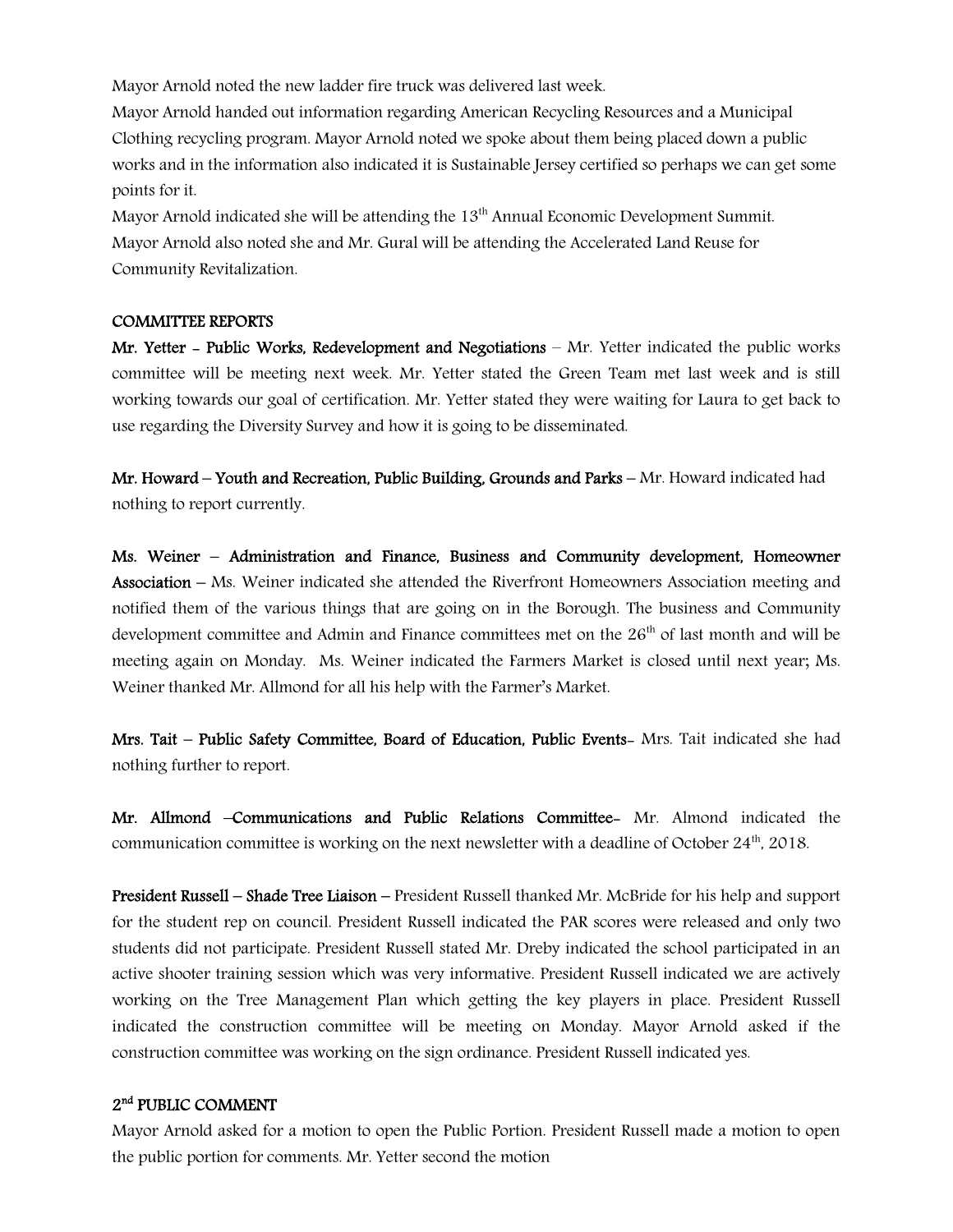#### All members present voted in favor of the motion

Mr. Rader – Harbour Drive. – Mr. Rader asked if council if Ordinance 2018-18 which was tabled would apply to Palmyra Harbour Condos. Mr. Rader asked if the majority members of Council had identified the alleged ethics violations for attorney review. .Mr. Rader stated Resolution 2018-173 was passed on June 18th, 2018 and committed \$3,000.00 dollars of taxpayer money for an Ethics Attorney. That was 125 days ago and we still have not heard anything about the ethics violations. Mr. Rader noted the election is two weeks away and he was hoping not to hear anything more about it until after the elections. Mr. Rader noted in Grove Park the big tree was taken down was there something wrong with it or was that just part of the plan. Mr. Gural stated it was part of the plan as it had lost quite a few limbs over the years and it was in the way.

**Mrs. Holloway – Broad Street –** Mrs. Holloway asked if someone could explain what non-binding means in relationship to the referendum. Mayor Arnold explained.

Mrs. Butler- Arch Street- Mrs. Butler stated when deciding to take down trees would council give careful consideration to the trees they decide to take down. Mrs. Butler asked what is going on with the redevelopment on Southside of Rt.73. Mayor Arnold indicated we are currently still working on the redevelopment of the Southside of Rt. 73 and are always looking for opportunities for redevelopment. Mrs. Butler noted Palmyra has always had a Christmas Celebration so no one here invented that, Mr. Price played Santa for many, many years, so can we keep with the spirit of Christmas and all work together towards having a wonderful celebration. Mrs. Butler indicated it she thought it was going to be the second Friday night in December but now it going to be the first Friday. Mrs. Tait noted the Tree Lighting and Santa's visit to town was always held on the first Friday in December after Thanksgiving; it was only the last two years that the event was held on the second Friday in December. Mrs. Butler indicated we would like to see council work together and stop fighting and sniping at each other. Mrs. Butler noted we want to see business come to town and we want to see Palmyra grow but we want it to get with the right things and businesses and in the right direction.

**Mr. Kearney– Rowland Street –** Mr. Kearney stated not two years ago he sat were you are. Mr. Kearny noted there was a lot of money spent regarding the high school drop off and pickup locations. Mr. Kearny indicated everything we put in place has been forgotten, he noted he was there Thursday and there was a mass exit across  $4<sup>th</sup>$  Street, teachers, students and a police officer's watching. No one was using the crosswalks, perhaps we need to remind the school board of what they should be doing. There was additional discussion with Chief Pearlman regarding issuing tickets for jay walking.

Mr. Roundberger – Park Avenue- Mr. Roundberger inquired if there is someplace where we can get a list of who is on the Halloween Committee. Ms. Weiner stated on the Borough website there is a listing of who on Council sits on which committee. The Halloween Committee is not a Borough Committee, but there is a link on the Borough page with information about the Halloween Parade Committee. Ms. Weiner also noted, she, Mrs. Tait and Mr. Howard all help with the Halloween Parade Committee.